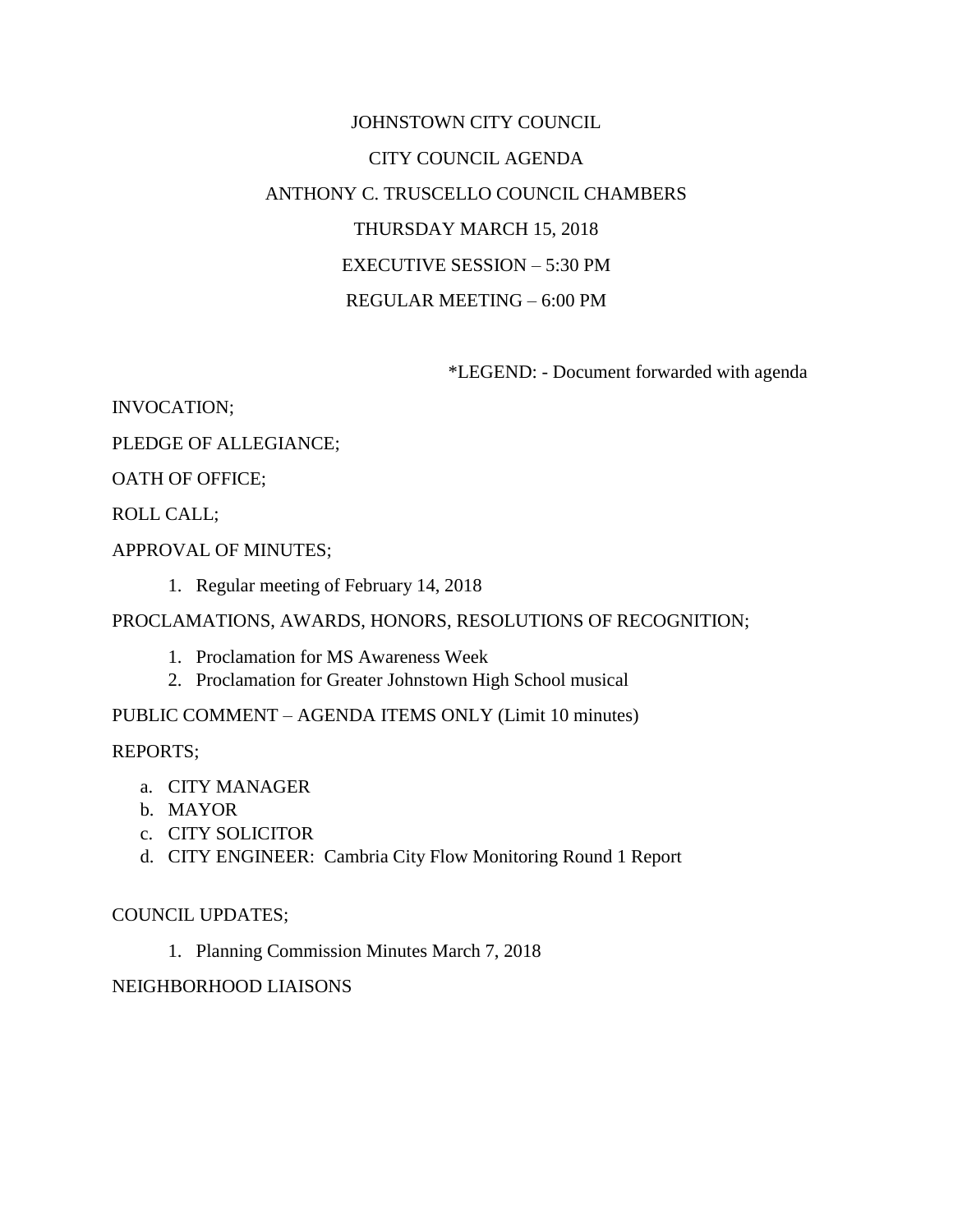# **ORDINANCES FOR FINAL READ;**

- 1. BILL NO. 4 OF 2018 AN ORDINANCE AMENDING ORDINANCE 5210, TITLED: AN ORDINANCE ESTABLISHING AN ADMINISTRATIVE CODE FOR THE CITY OF JOHNSTOWN, PENNYSLVANIA, DESIGNATING THE POWERS AND DUTIES OF THE COUNCIL, THE CITY MANAGER, AND OTHER MUNICIPAL OFFICIALS, PASSED FINALLY ON OCTOBER 27, 1993 AND AS AMENDED BY ORDINANCE NOS. 4654,4693, 4731, 4894, 4880, 4902, 4908, 4991, 5015, 5024, 5034, 5042, 5055. 5058, 5069, 5177, 5194, AND 5199**,** BY FURTHER AMENDING CERTAIN SECTIONS OF ARTICLE II – ELECTED OFFICIALS-COUNCIL ORGANIZATION AND PROCEDURES, AND ARTICLE IV –CITY MANAGER TO PROVIDE UPDATED PROCEDURES AND IMPROVE EFFICIENCY IN CONDUCTING CITY BUSINESS. \*
- 2. BILL NO. 6 OF 2018 AN ORDINANCE ADOPTING AND RATIFYING AN INTERGOVERNMENTAL COOPERATION AGREEMENT BY AND BETWEEN THE COMMONWEALTH OF PENNSYLVANIA, OFFICE OF ATTORNEY GENERAL, BUREAU OF NARCOTICS INVESTIGATION AND DRUG CONTROL, AND THE CITY OF JOHNSTOWN PROVIDING FOR PARTICIPATION IN THE MUNICIPAL DRUG TASK FORCE PROGRAM ESTABLISHED BY THE ATTORNEY GENERAL'S OFFICE THROUGHOUT PENNSYLVANIA TO COORDINATE NARCOTICS INVESTIGATIONS, ENFORCEMENT AND PROSECUTION ACTIVITIES. \*
- 3. BILL NO. 7 OF 2018 AN ORDINANCE OF CITY COUNCIL OF THE CITY OF JOHNSTOWN, PENNSYLVANIA, AMENDING ORDINANCE 5245 PASSED FINALLY ON DECEMBER 13, 2017 CITY OF JOHNSTOWN BUDGET TO AMEND THE 2018 BUDGET TO PROPERLY ALLOCATE GRANT REVENUE AND EXPENSES RELATING TO THE BROAD STREET SEWER PROJECT AND SHPO HISTORICAL SURVEY, TO ALLOCATE POLICE SALARIES AND POLICE PREMIUM PAY DUE TO CHANGE IN CONTRACT, TO ADJUST FOR THE EXECUTIVE SECRETARY/CITY CLERK POSITION IN THE APPROPRIATE DEPARTMENT, TO REALIZE THE SHORTFALL OF REVENUE FROM THE RECREATION FUND, AND TO REALLOCATE FUNDS TO REFLECT LACK OF RECIEPT OF THE 2018 ECONOMIC DEVELOPMENT ASSISTANCE GRANT.
- 4. BILL NO. 9 OF 2018 AN ORDINANCE OF CITY COUNCIL OF THE CITY OF JOHNSTOWN, PENNSYLVANIA, AMENDING ORDINANCE 5246 PASSED FINALLY ON DECEMBER 13, 2017 CITY OF JOHNSTOWN 2018 WAGE AND SALARY ORDINANCE TO AMEND THE 2018 WAGE AND SALARY ORDINANCE TO BE PAID ALL ELECTED OFFICALS AND EMPLOYEES OF THE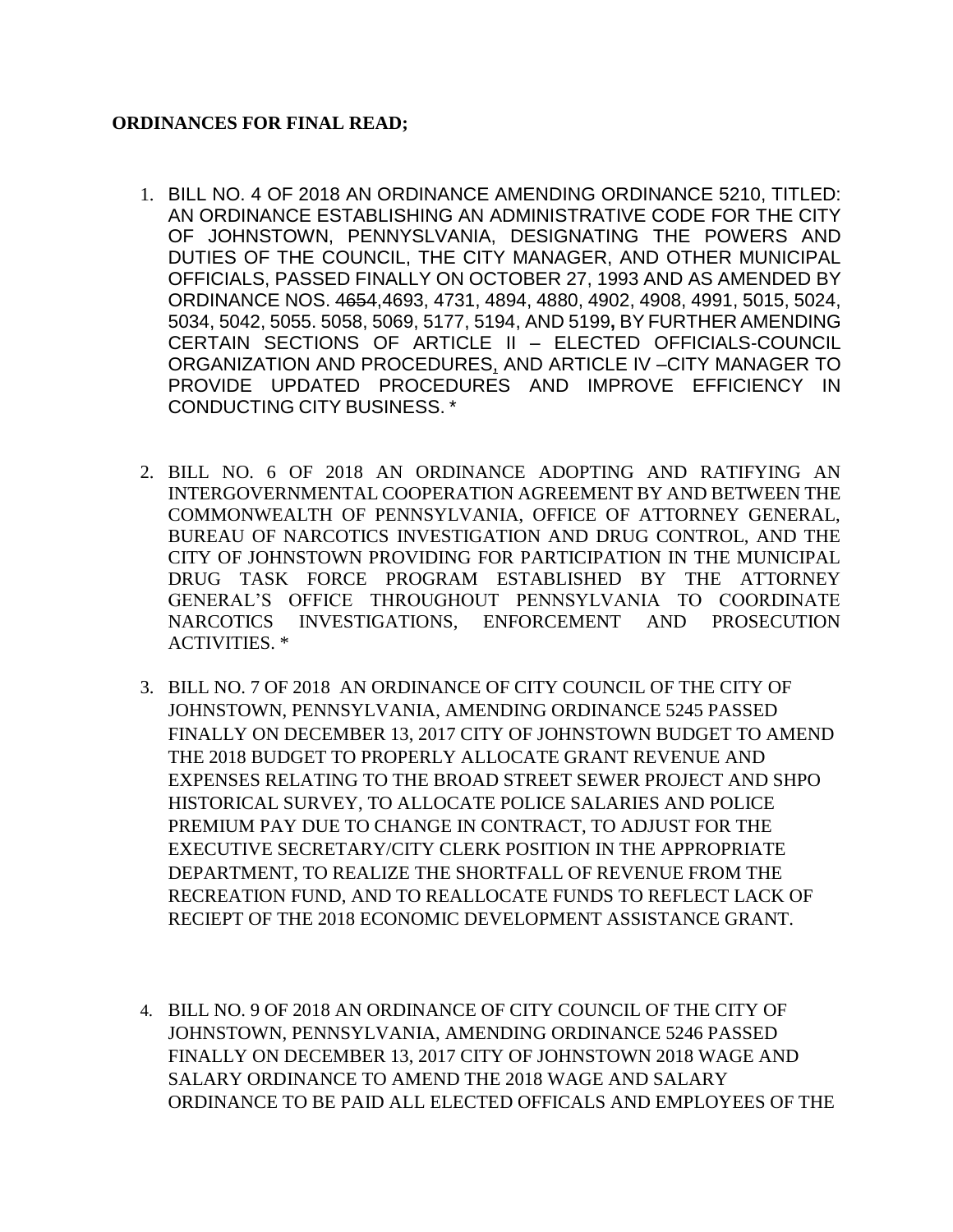VARIOUS DEPARTMENTS AND BUREAUS OF THE CITY OF JOHNSTOWN FOR THE CALENDAR YEAR WITH AN EFFECTIVE DATE THE DAY AFTER FINAL APPROVAL OF CITY COUNCIL.

## **ORDINANCES FOR FIRST READ**:

1. BILL NUMBER 13 OF 2018 AN ORDINANCE SPECIFICALLY AMENDING ORDINANCE NO. 4723, PASSED FINALLY April 26, 1995 AND KNOWN AS THE MECHANICAL OR ELECTRONIC AMUSEMENT OR MUSICALDEVICES," TO REVISE AND FURTHER ESTABLISH SPECIFIC DEFINITIONS CONSISTENT WITHCURRENT USES IN THECITY OF JOHNSTOWN.\*

# **RESOLUTIONS;**

- 1. A RESOLUTION OF THE CITY COUNCIL, OF THE CITY OF JOHNSTOWN, CAMBRIA COUNTY, PENNSYLVANIA, AUTHORIZING THE INTERIM CITY MANAGER TO APPLY FOR A DEPARTMENT OF CONSERVATION AND NATURAL RESOURCES (DCNR) GRANT FOR THE PURPOSE OF EXPANDING RECREATIONAL ACTIVITIES AT THE SOMERSET STREET PLAYGROUND AND THE PROSPECT PLAYGROUND TO INCLUDE BASKETBALL COURTS AND OTHER ACTIVITES FOR THE YOUTH OF JOHNSTOWN.\*
- 2. A RESOLUTION OF CITY COUNCIL OF THE CITY OF JOHNSTOWN, PENNSYLVANIA AUTHORIZING THE INTERIM CITY MANAGER TO SIGN AN ADDENDUM TO THE CONTRACT FOR THE CONTINUATION OF POLICE SERVICES WITH THE JOHNSTOWN HOUSING AUTHORITY FOR THE SOLOMON, PROSPECT, COOPERSDALE & OAKHURST COMMUNITIES UPON REVIEW OF THE CITY SOLICITOR.\*
- 3. A RESOLUTION OF CITY COUNCIL OF THE CITY OF JOHNSTOWN, PENNSYLVANIA AUTHORIZING THE CITY MANAGER TO SIGN AN ADDENDUM TO THE CONTRACT FOR CONTINUATION OF POLICE SERVICES WITH THE JOHNSTOWN HOUSING AUTHORITY FOR THE VINE STREET, FULTON I. CONNOR & TOWN HOUSE TOWERS UPON REVIEW OF THE CITY SOLICITOR.\*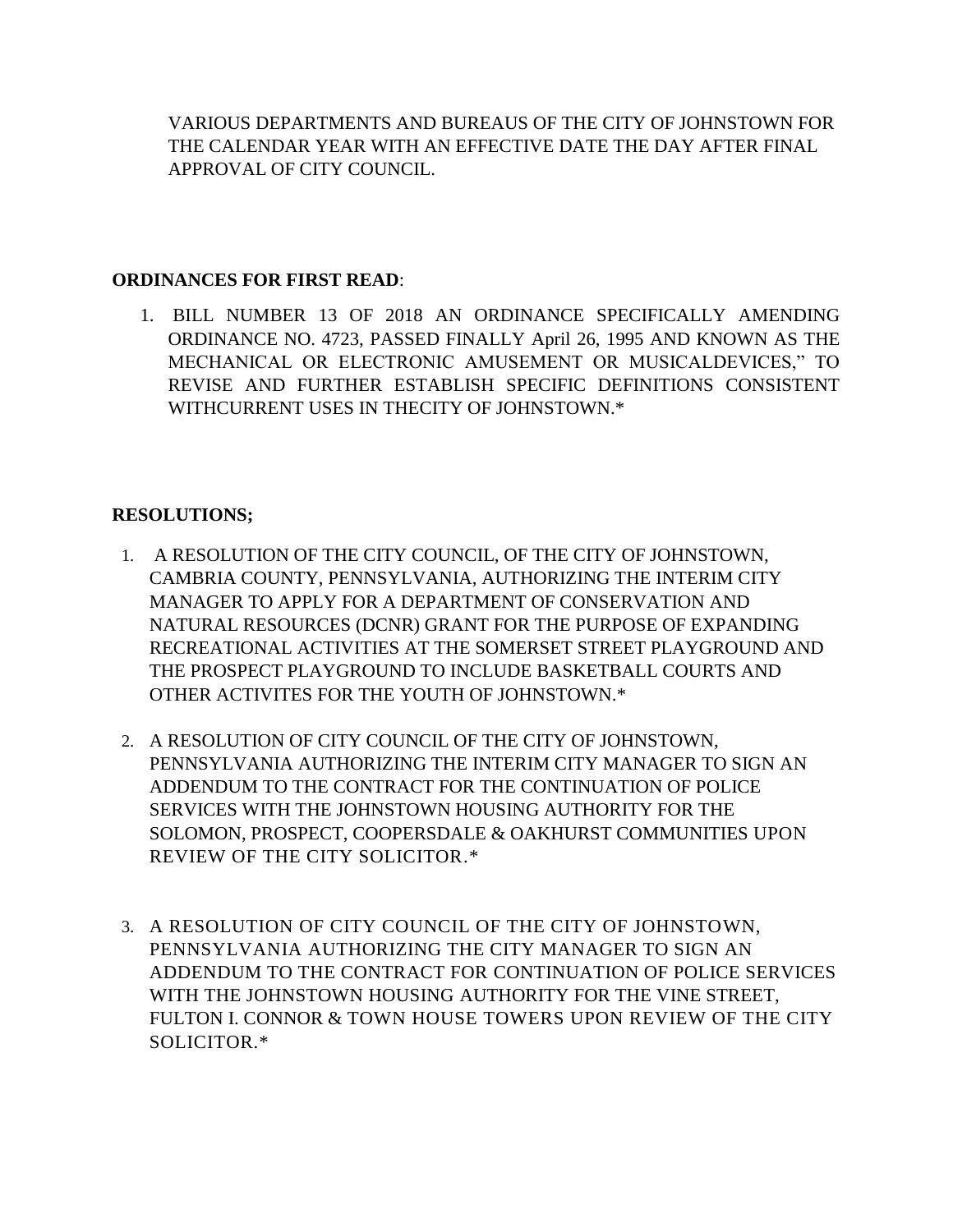- 4. A RESOLUTION OF THE CITY COUNCIL OF THE CITY OF JOHNSTOWN, PENNSYLVANIA, SUPPORTING A PETITION TO THE PENNSYLVANIA LIQUOR CONTROL BOARD (BOARD'S) BY THE OWNER OF THE PROPERTY KNOWN AS 20 MATTHEW STREET FOR THE EXTENSION OF THE CITY OF JOHNSTOWN'S NOISE ORDINANCE FOR THE BOARD'S REGULATIONS THAT EXPIRED ON OCTOBER 5, 2017.\*
- 5. A RESOLUTION OF THE CITY COUNCIL, OF THE CITY OF JOHNSTOWN, CAMBRIA COUNTY, PENNSYLVANIA, AUTHORIZING THE INTERIM CITY MANAGER TO APPLY FOR MULTIMODAL TRANSPORTATION FUND GRANT IN THEAMOUNT OF \$3 MILLION FORM THE PENNSYLVANIA DEPARTMENT OF TRANSPORTATION FOR THE PURPOSE OF ROAD IMPROVEMENTS TO FACILITATE ECONOMIC DEVELOPMENT.\*
- 6. A RESOLUTION OF CITY COUNCIL, OF THE CITY OF JOHNSTOWN, PENNSYLVANIA AUTHORIZING THE INTERIM CITY MANAGER AND CITY SOLICITOR TO REVIEW AND ENTER INTO AGREEMENT FOR THE DEVELOPMENT AND MAINTENANCE OF LOCUST STREET PARK AS DESIGNED BY REAL DESIGN LANDSCAPE ARCHITECTURE AND FUNDED BY THE COMMUNITY FOUNDATION.\*
- 7. A RESOLUTION OF CITY COUNCIL OF THE CITY OF JOHNSTOWN, PENNSYLVANIA AUTHORIZING THE INTERIM CITY MANAGER TO SIGN ALL DOCUMENTS NECESSARY TO EXECUTE TASK ORDER NO. 44 TO THE EADS GROUP, INC. FOR THE DESIGN, BIDDING, AND INSPECTION SERVICES FOR THE SALT STORAGE SHED UPGRADE PROJECT.\*
- 8. A RESOLUTION OF THE CITY COUNCIL, OF THE CITY OF JOHNSTOWN, PENNSYLVANIA, CAMBRIA COUNTY, PENNSYLVANIA, AUTHORIZING AND DIRECTING THE INTERIM CITY MANAGER TO SIGN AN AGREEMENT WITH DOREEN R. BABISH TO TRANSFER \$16,603.59 IN ESCROWED FIRE INSURANCE PROCEEDS RELATIVE TO THE REAL PROPERTY LOCATED AT 1127 VIRGINIA AVENUE IN JOHNSTOWN, PENNSYLVANIA.\*
- 9. A RESOLUTION OF THE CITY COUNCIL OF THE CITY OF JOHNSTOWN, PENNSYLVANIA AUTHORIZING AND DIRECTING THE INTERIM CITY MANAGER TO SUBMIT A GRANT APPLICATION TO THE PENNSYLVANIA HISTORIC AND MUSEUM COMMISSION UNDER THE 2018 PHMC KEYSTONE HISTORIC PRESERVATION GRANTS IN THE AMOUNT OF \$25,000.\*